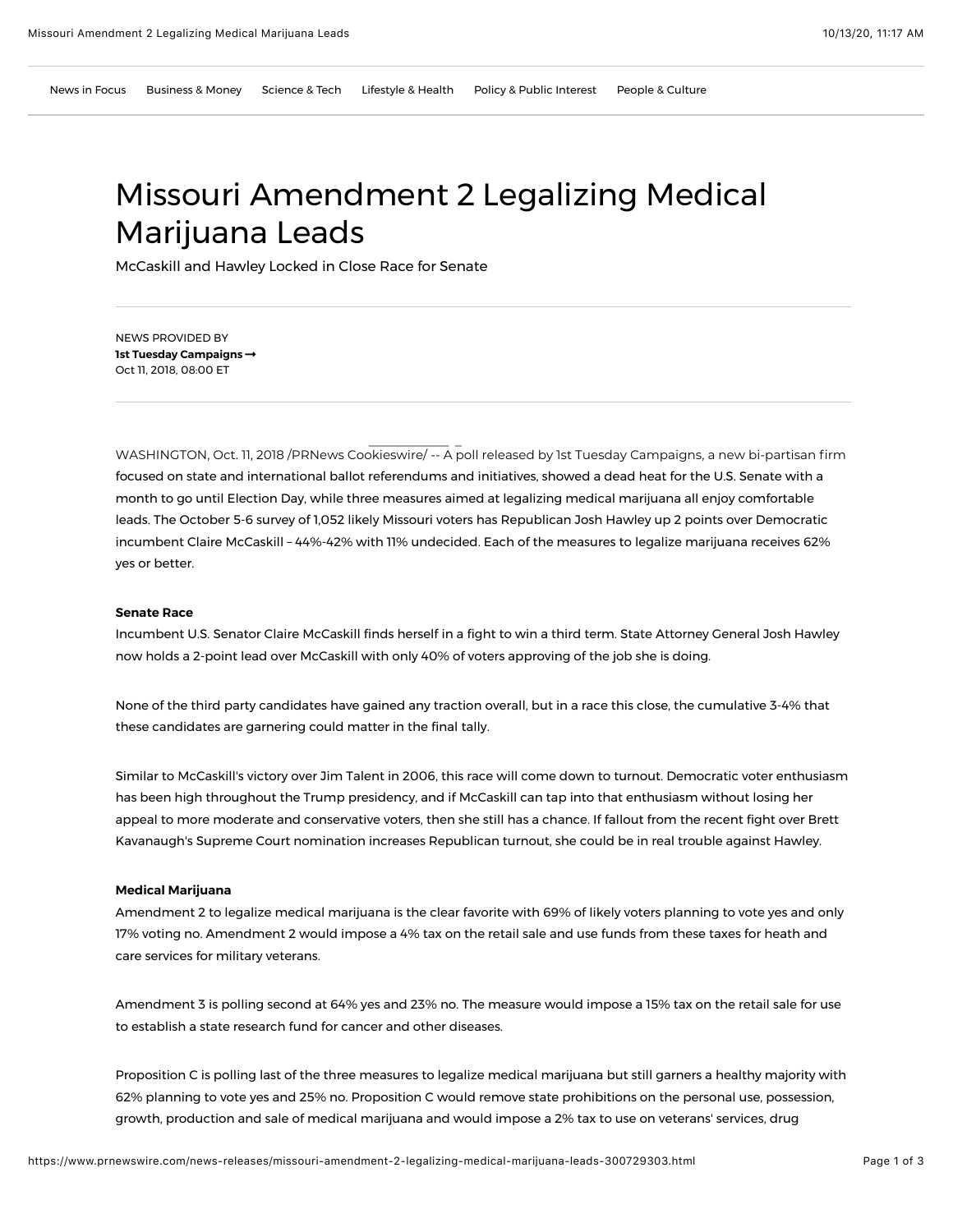treatment, early childhood education and for public safety in cities with a medical marijuana facility.

The measure with the highest vote threshold will be the only one to become law.

#### **Analysis**

Election Day is all about turnout. An average of 55% of respondents in the poll say they are "more likely" to vote in November's elections because of the marijuana measures. This number is highest among Democrats and the 18-34 age group. If you look at how those groups are voting in the Senate race, you see that younger voters energized by the marijuana ballot measures are keeping McCaskill in the race. Younger voters are among the most difficult demographic to turn out, so the larger the vote totals are for the marijuana ballot issue, the greater chance McCaskill has to win. She needs the marijuana vote more than Josh Hawley.

"The right ballot measure can turn out traditionally low-propensity voting blocks,"1st Tuesday co-founder Gerry Gunster said. "As is potentially the case in Missouri this cycle, the medical marijuana ballot measure appears to be energizing a segment of voters that is crucial to Senator McCaskill's campaign. The use of ballot measures to drive turnout is an increasingly popular tool among state legislatures and candidates hoping to pair with an issue-based campaign to win on election day."

"With the potential of a re-energized Republican base that we have seen since the Kavanaugh hearings, Senator McCaskill will need a robust turnout operation to get her over the top against Josh Hawley," said 1st Tuesday co-founder Matt Rodriguez. "Younger voters, African Americans, and yes voters on the marijuana measures are all crucial to her coalition."

## **About 1st Tuesday Campaigns**

1st Tuesday Campaigns is a new bi-partisan firm launched by veteran campaign strategists Gerry Gunster, Matt Rodriguez, and Jonathan Stember. Launched on October 10, 2018, the firm will focus exclusively on ballot initiatives and referendums. Services will include opinion research and message development, campaign strategy and management; earned media relations; creative testing, production and advertising; paid media placement; and voter contact operations.

The team brings decades of campaign experience from the right and left sides of the political spectrum. Throughout the final weeks of the 2018 campaign season, the 1st Tuesday team will provide expert insight into this season's most hotly contested state ballot measures across the country, with exclusive polling and commentary through news media partners and 1st Tuesday's own social channels, including @1stTuesCampaign on Twitter and @1stTuesdayCampaigns on Instagram and Facebook, along with [1stTuesdayCampaigns.com.](http://1sttuesdaycampaigns.com/)

## **About the Survey**

The survey of 1,052 likely voters was conducted online. Respondents were selected to be representative of registered voters living in the state of Missouri based on age, gender, ethnicity, education and homeownership.

In order to achieve a representative sample, figures for Missouri from the U.S. Census Bureau were used to derive weighting targets. The final survey data was weighted by age, gender, ethnicity, geographic region, homeownership and 2016 Presidential election vote.